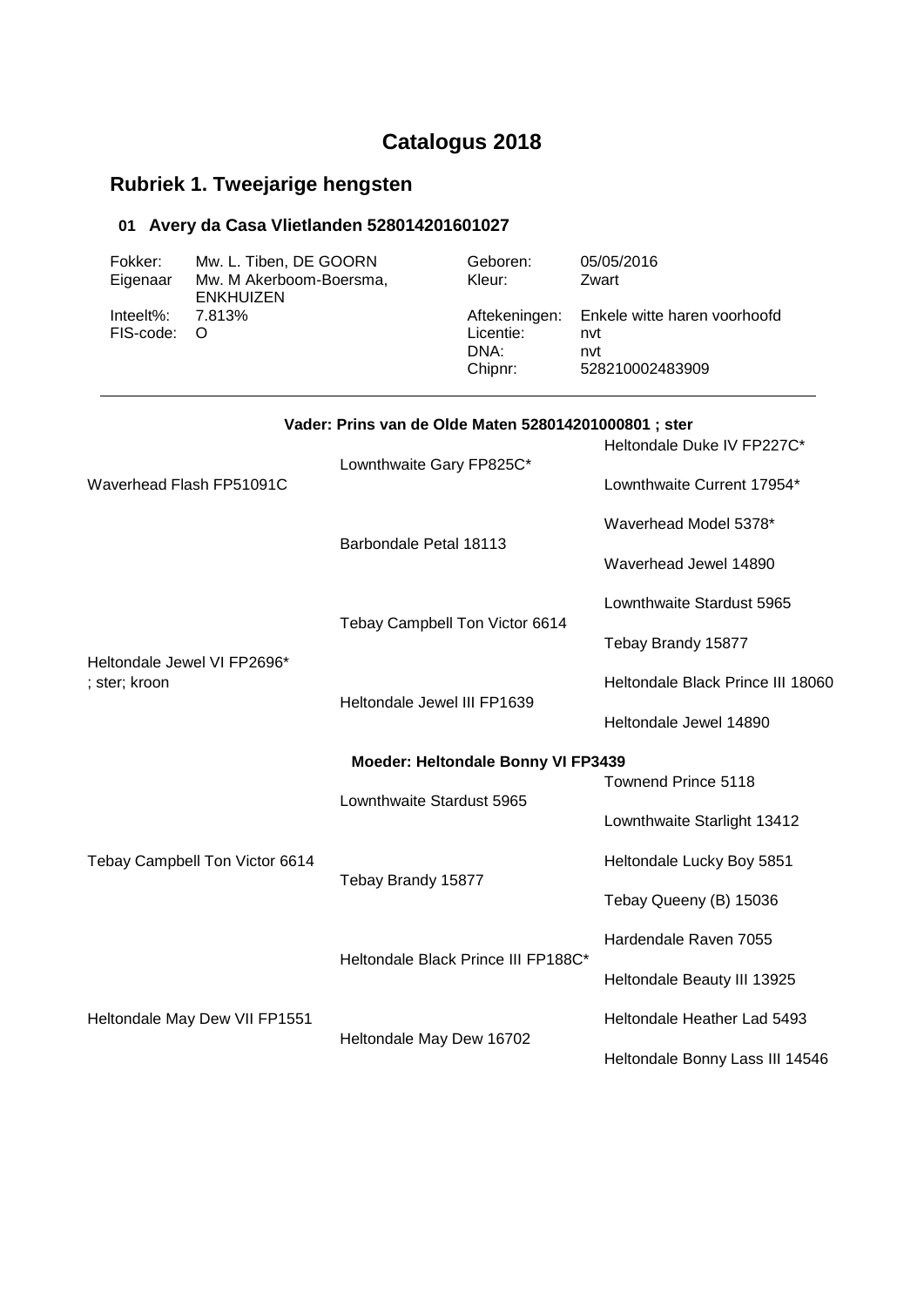#### **02 Wellbrow Jacob FP72654C**

Fokker: A Thorpe, LANCASHIRE, UK Geboren: 12/06/2016<br>Eigenaar Dhr. G.H. Ottink, MARKELO Kleur: Zwart Eigenaar Dhr. G.H. Ottink, MARKELO Kleur: Zwart<br>Inteelt%: 7.813% Aftekeningen: -FIS-code: O Licentie: nvt

Aftekeningen: -<br>Licentie: n DNA: nvt<br>Chipnr: 981 Chipnr: 981000008609317

#### **Vader: Wellbrow Rover FP70669C**

|                                          |                                      | Lunesdale Jerry 6841                  |  |  |
|------------------------------------------|--------------------------------------|---------------------------------------|--|--|
| Heltondale Rover IV FP480C               | Lunesdale Charles FP19C              | Lunesdale Beauty III 17842            |  |  |
|                                          | Heltondale Blooming Heather VII      | Waverhead Model 5378*                 |  |  |
|                                          | 18062                                | Heltondale Blooming Heather 14545     |  |  |
|                                          | Greenholme Mikado FP50337C*          | Murthwaite Victor FP652C*             |  |  |
|                                          |                                      | Greenholme Jewel FP1857               |  |  |
| <b>Wellbrow Carmen FP3537</b>            |                                      | Murthwaite Victor FP1853              |  |  |
|                                          | Greenholme Oprah FP2985              | Greenholme Comet's Last 14545         |  |  |
|                                          | <b>Moeder: Wellbrow Aruna FP4628</b> |                                       |  |  |
|                                          | Heltondale Black Diamond II          | Heltondale Black Prince III FP188C*   |  |  |
|                                          | FP748G*                              | Bannerdale Dainty FP1264              |  |  |
| Heltondale Mountain Mist II<br>FP50429C* |                                      | Lunesdale Charles FP19C               |  |  |
|                                          | Heltondale Rosie VIII FP1477         | Heltondale Delia 18058                |  |  |
|                                          |                                      | Lunesdale Charles FP19C               |  |  |
|                                          | Heltondale Rover IV FP480C           | Heltondale Blooming Heather VII 18062 |  |  |
| <b>Wellbrow Lucky Lass FP3496</b>        |                                      | Tebay Campbell Ton Victor 6614        |  |  |
|                                          | Heltondale Lucky Girl V FP2271       | Heltondale Lucky Girl IV FP1474       |  |  |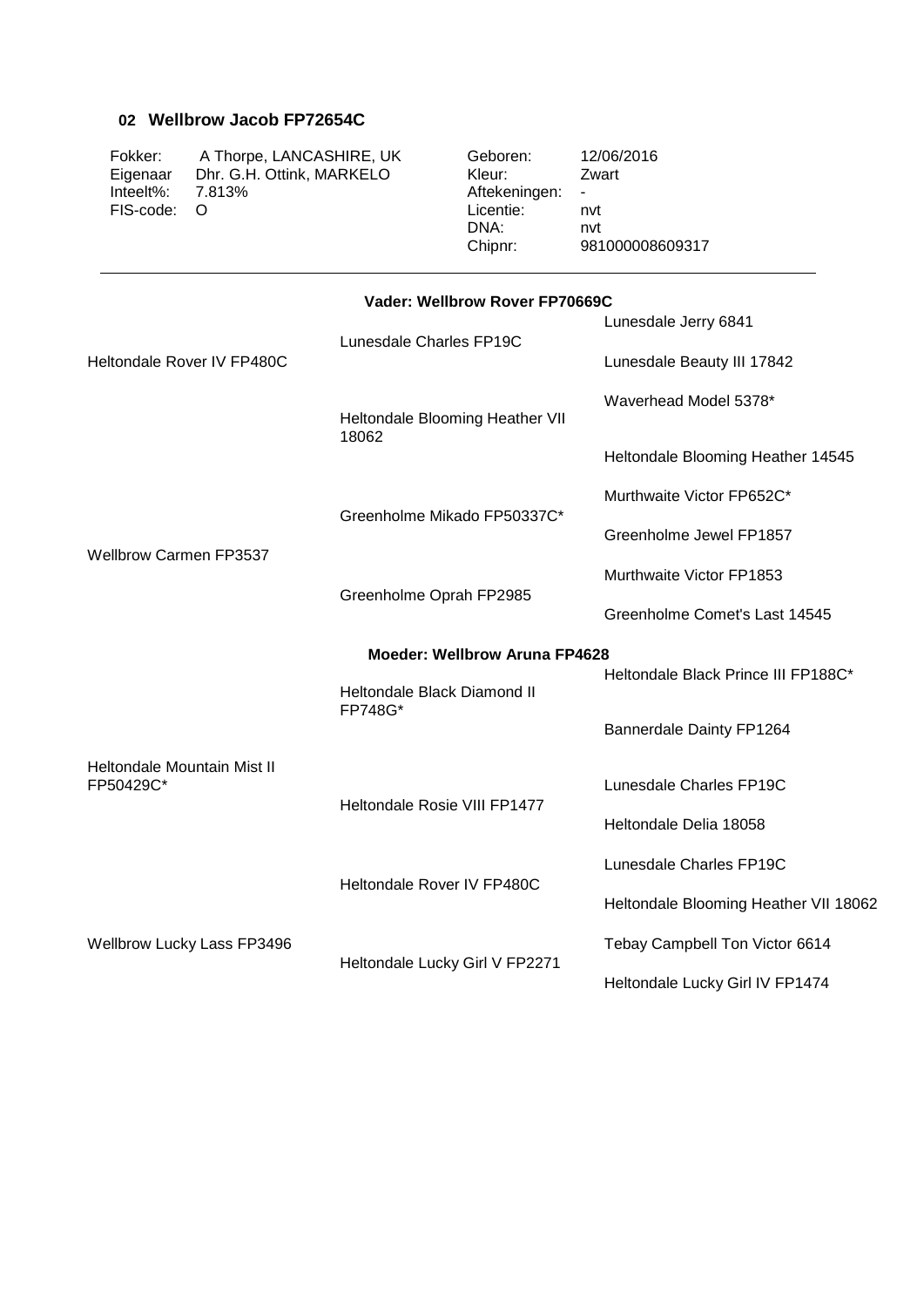## **Rubriek 2. Driejarige hengst voor stamboekopname en deklicentie**

#### **03 Lakesides-Yannis J. 528014201500979**

| Fokker:   | Dhr. J. Jakobs, MARUM                                     | Geboren:      | 29/04/2015                 |
|-----------|-----------------------------------------------------------|---------------|----------------------------|
| Eigenaar  | Dhr. J. Jakobs, MARUM                                     | Kleur:        | Zwart                      |
| Inteelt%: | 3.125%                                                    | Aftekeningen: |                            |
| FIS-code: | - O                                                       | Licentie:     | nvt                        |
|           |                                                           | DNA:          | P260473                    |
|           |                                                           | Chipnr:       | 528210004010264            |
|           |                                                           | Hoogte:       | METEN                      |
|           | Vader: Peie van het Westerkwartier 528014201000814 ; ster |               | Heltondale Rover IV FP480C |
|           |                                                           |               |                            |

| Townend Ruskin FP70801C                     | Heltondale Bonzo Boy FP50115               | Heltondale May Dew VII FP1551    |
|---------------------------------------------|--------------------------------------------|----------------------------------|
|                                             |                                            | Drybarrows Jeff FP50048C*        |
|                                             | Townend Erin FP3284                        | Townend Candy IV FP2421          |
|                                             |                                            | Heltondale Josh FP587C*          |
|                                             | Townend Jonty FP958C*                      | Townend Dally III 17588          |
| Flora 528014200100137<br>; $pref$           |                                            | Gibside Bobby Dazzler FP2093*    |
|                                             | Niekerks Swallow FP2921                    | <b>Waverhead Bess FP2421</b>     |
|                                             | Moeder: Lakesides Rubey J. 528014201100846 | Heltondale Rover IV FP480C       |
|                                             | Heltondale Crown FP751C*                   | Greenholme Dusty FP1692          |
| Bluewater Jack 200400413                    |                                            | Drybarrows Jeff FP50048C*        |
|                                             | Townend Blossom II FP3560                  | Townend Bryony FP1683            |
|                                             |                                            | Murthwaite Victor FP652C*        |
|                                             | Sleddale Eddie FP50762C*                   | Sleddale Lib FP1003              |
| Kelly van de Wulpenhoeve<br>528014200500430 | Restar Shelley FP2848                      | Townend Jonty FP958C*            |
|                                             |                                            | Townend Mountain Gypsy IV FP1924 |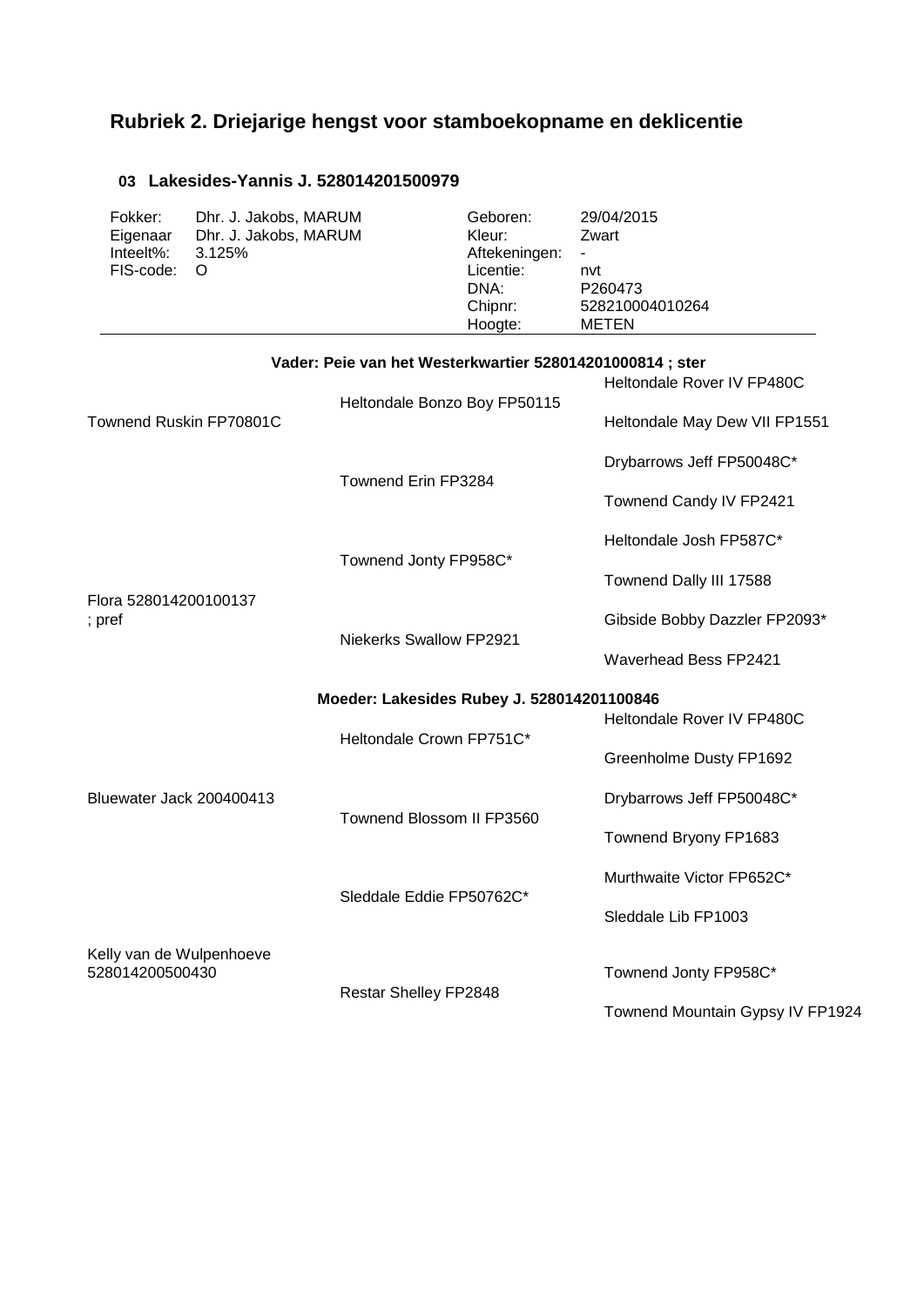# **Rubriek 3. Achtjarige hengst voor stamboekopname en deklicentie**

### **04 Bluewater Pim 528014201000842**

| Fokker:<br>Dhr. H. Marsman,<br>ST. ISIDORUSHOEVE                                |                                     | Geboren:                                                           | 24/05/2010                                      |  |
|---------------------------------------------------------------------------------|-------------------------------------|--------------------------------------------------------------------|-------------------------------------------------|--|
| Dhr. R.B. Winkel, DAMWOUDE<br>Eigenaar<br>Inteelt%:<br>4.687%<br>FIS-code:<br>D |                                     | Kleur:<br>Aftekeningen:<br>Licentie:<br>DNA:<br>Chipnr:<br>Hoogte: | Zwart<br>nvt<br>528210002506642<br><b>METEN</b> |  |
|                                                                                 |                                     | Vader: Townend Ruskin FP70801C                                     |                                                 |  |
|                                                                                 |                                     | Heltondale Rover IV FP480C                                         | Lunesdale Charles FP19C                         |  |
| Heltondale Bonzo Boy FP50115                                                    |                                     |                                                                    | Heltondale Blooming Heather VII 18062           |  |
|                                                                                 |                                     |                                                                    | Heltondale Black Prince III FP188C*             |  |
|                                                                                 |                                     | Heltondale May Dew VII FP1551                                      | Heltondale May Dew 16702                        |  |
|                                                                                 |                                     |                                                                    | Heltondale Lucky Lad II FP74C*                  |  |
|                                                                                 | Drybarrows Jeff FP50048C*           |                                                                    | Drybarrows Bonnie FP1645                        |  |
| Townend Erin FP3284                                                             |                                     |                                                                    | Lunesdale Jerry FP1172                          |  |
|                                                                                 | Townend Candy IV FP2421             |                                                                    | Bleaberry Candy 16702                           |  |
|                                                                                 |                                     | Moeder: Bluewater Lilly 528014200600570                            |                                                 |  |
|                                                                                 |                                     | Heltondale Rover IV FP480C                                         | Lunesdale Charles FP19C                         |  |
|                                                                                 |                                     |                                                                    | Heltondale Blooming Heather VII 18062           |  |
| Heltondale Crown FP751C*                                                        |                                     |                                                                    | Heltondale Black Prince III FP188C*             |  |
|                                                                                 | Greenholme Dusty FP1692             |                                                                    | Greenholme Delight 16296                        |  |
|                                                                                 |                                     |                                                                    | Heltondale Josh FP587C*                         |  |
|                                                                                 | Townend Jonty FP958C*               |                                                                    | Townend Dally III 17588                         |  |
| Restar Mountain Gypsy FP3038                                                    |                                     |                                                                    | Lunesdale Jerry 6841                            |  |
|                                                                                 | Townend Mountain Gypsy IV<br>FP1924 |                                                                    | Townend Gypsy II 15280                          |  |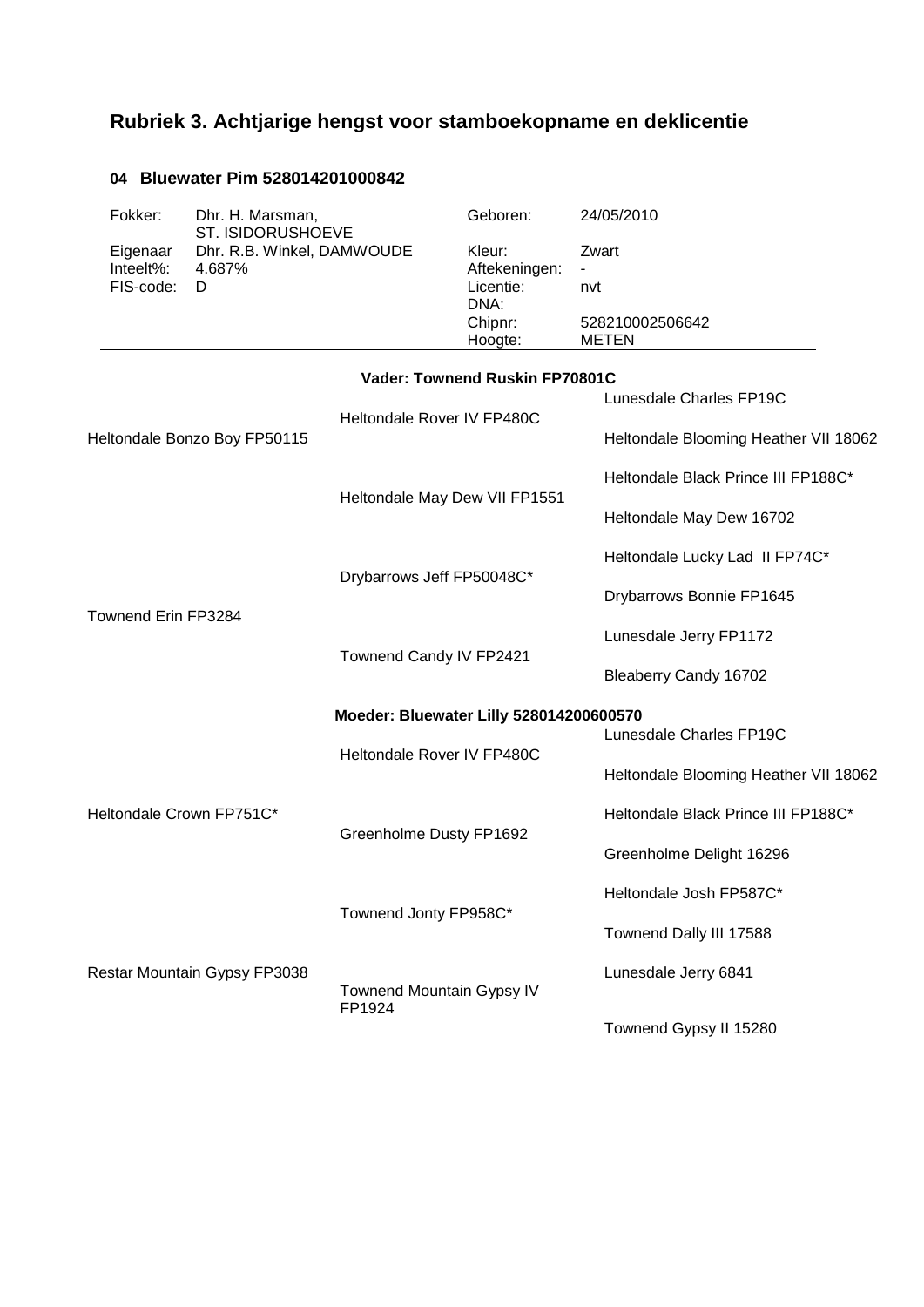# **Rubriek 4. Vier- en vijfjarige goedgekeurde hengsten**

### **05 Catterlen Monty FP72402C**

| Fokker:<br>Eigenaar<br>Inteelt%:<br>FIS-code: | T.H. Harrison,<br>Galdermans-Nieuwenhuis VOF,<br><b>ZUIDWOLDE</b><br>7.812%<br>D |                                          | Geboren:<br>Kleur:<br>Aftekeningen:<br>Licentie:<br>DNA: | 01/05/2014<br><b>Bruin</b><br><b>NL-54</b><br>252787 |
|-----------------------------------------------|----------------------------------------------------------------------------------|------------------------------------------|----------------------------------------------------------|------------------------------------------------------|
|                                               |                                                                                  |                                          | Chipnr:<br>Hoogte:                                       | 966000100400316<br>1.31                              |
|                                               |                                                                                  | Vader: Lunesdale Ace of Spades FP70704C* |                                                          |                                                      |
|                                               |                                                                                  |                                          |                                                          | Lunesdale Henry 6932                                 |
|                                               | Lunesdale Mercury FP50926C*                                                      |                                          | Lunesdale Mountain Mist FP716C                           | Lunesdale White Rose FP1871                          |
|                                               |                                                                                  | Greenholme Lorane FP2399                 |                                                          | Heltondale Black Prince III FP188C*                  |
|                                               |                                                                                  |                                          |                                                          | Greenholme Diane FP1854                              |
|                                               |                                                                                  | Lunesdale Jerry 6841                     |                                                          | Mountain Flash II 4745                               |
|                                               |                                                                                  |                                          |                                                          | Sleddale Dainty III 12710                            |
| Lunesdale White Rose FP1871                   |                                                                                  | Adamthwaite Dawn 17780                   |                                                          | Mountain Flash II 12135                              |
|                                               |                                                                                  |                                          |                                                          | Heltondale Princess FP1854                           |
|                                               |                                                                                  |                                          | <b>Moeder: Catterlen Sherry FP4055</b>                   |                                                      |
|                                               |                                                                                  |                                          |                                                          | Mountain Flash II 4745                               |
|                                               |                                                                                  | Lunesdale Jerry 6841                     |                                                          | Sleddale Dainty III 12710                            |
| Lunesdale Henry 6932                          |                                                                                  |                                          |                                                          | Heltondale Sonny Boy 4473                            |
|                                               |                                                                                  | Adamthwaite Sandra II 17781              |                                                          | Adamthwaite Sandra 12944                             |
|                                               |                                                                                  |                                          |                                                          | Lunesdale Henry 6932                                 |
|                                               |                                                                                  | Lunesdale Royal FP942C                   |                                                          | Lunesdale Darkie II FP1016                           |
| Dalehead Susan FP3100                         |                                                                                  |                                          |                                                          | Heltondale Rover IV FP480C                           |
|                                               |                                                                                  | Heltondale Diana FP2128                  |                                                          | Sleddale Rosemary IV FP1567                          |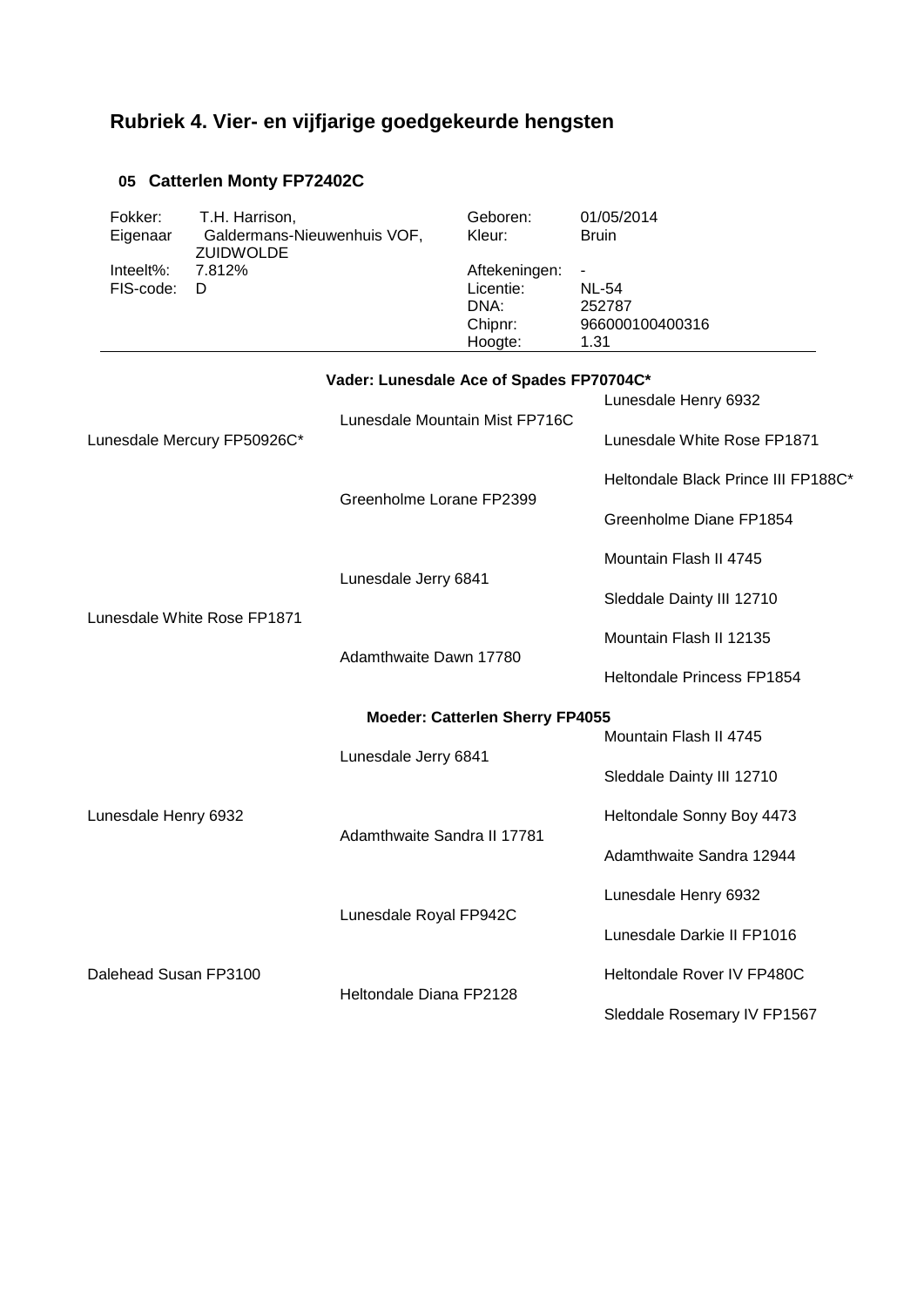### **06 Udo de Knip 528014201400970**

| Fokker:<br>Eigenaar<br>Inteelt%:<br>FIS-code: | Dhr. F.J. Verlouw, AMMERZODEN<br>Dhr. F De Laat, MOERGESTEL<br>2.344%<br>V |                                             | Geboren:<br>Kleur:<br>Aftekeningen:<br>Licentie:<br>DNA:<br>Chipnr:<br>Hoogte: | 11/04/2014<br><b>Bruin</b><br><b>NL-53</b><br>P263231<br>528210004125161<br>1.32 |  |
|-----------------------------------------------|----------------------------------------------------------------------------|---------------------------------------------|--------------------------------------------------------------------------------|----------------------------------------------------------------------------------|--|
|                                               |                                                                            | Vader: Waverhead Monty II FP50999C; pref    |                                                                                |                                                                                  |  |
|                                               |                                                                            | Heltondale Duke IV FP227C*                  |                                                                                | Heltondale Hero 6908                                                             |  |
|                                               | Lownthwaite Gary FP825C*                                                   |                                             |                                                                                | Heltondale Blooming Heather VII 18062                                            |  |
|                                               |                                                                            | Lownthwaite Current 17954*                  |                                                                                | Packway Rowan 6254                                                               |  |
|                                               |                                                                            |                                             |                                                                                | Lownthwaite Sultana 15145                                                        |  |
| Barbondale Petal 18113                        |                                                                            |                                             |                                                                                | Waverhead Rambler 4101                                                           |  |
|                                               |                                                                            | Waverhead Model 5378*                       |                                                                                | Townend Polly VIII 12129                                                         |  |
|                                               |                                                                            |                                             |                                                                                | Heltondale Black Jock 12829                                                      |  |
|                                               |                                                                            | Waverhead Jewel 14890                       |                                                                                | Waverhead Polly 15145                                                            |  |
|                                               |                                                                            | Moeder: Fell Mystery 200100171; ster; kroon |                                                                                |                                                                                  |  |
|                                               |                                                                            | Heltondale Rover IV FP480C                  |                                                                                | Lunesdale Charles FP19C                                                          |  |
|                                               |                                                                            |                                             |                                                                                | Heltondale Blooming Heather VII 18062                                            |  |
| Heltondale Major II FP50537C                  |                                                                            |                                             |                                                                                | Tebay Campbell Ton Victor 6614                                                   |  |
|                                               |                                                                            | Tebay Carkavan FP1746                       |                                                                                | Tebay Karla FP1745                                                               |  |
|                                               |                                                                            |                                             |                                                                                | Heltondale Heather Lad 5493                                                      |  |
|                                               |                                                                            | Heltondale Hero 6908                        |                                                                                | Heltondale Rosie III 13938                                                       |  |
| Ralfland Tansy FP1762                         |                                                                            |                                             |                                                                                | Sleddale King of the Fell 5902                                                   |  |
|                                               |                                                                            | Foggy Gill Dapper 18118                     |                                                                                | Peggy of Foggy Gill 17759                                                        |  |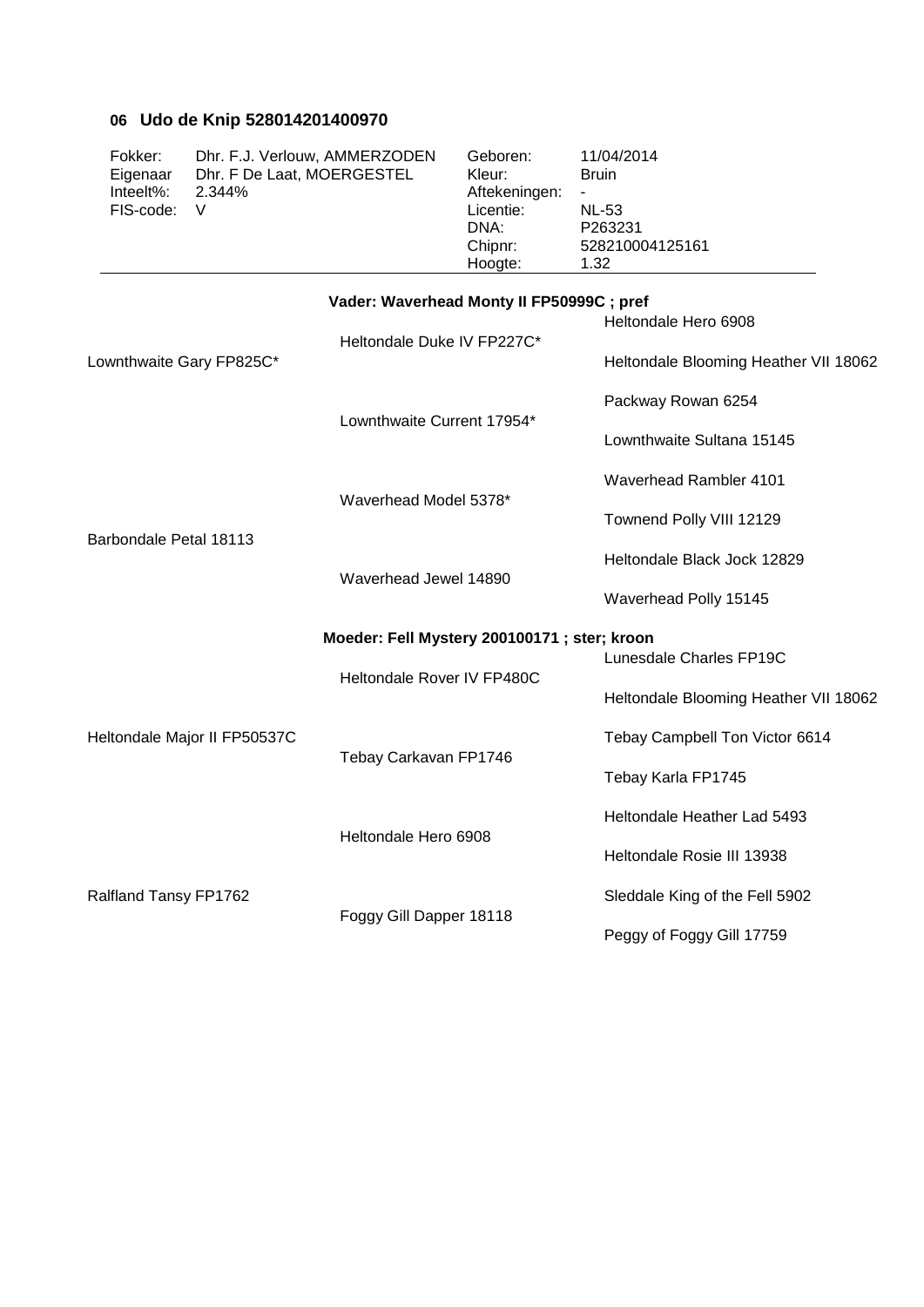# **Rubriek 5. Zes- en zevenjarige goedgekeurde hengsten**

### **07 Wildhoeve Stan 528014201200881**

| Fokker:<br>Eigenaar<br>Inteelt%:<br>FIS-code: | Dhr. G.H. Ottink, MARKELO<br>Dhr. G.H. Ottink, MARKELO<br>0.000%<br>V |                                                                           | Geboren:<br>Kleur:<br>Aftekeningen:<br>Licentie:<br>DNA:<br>Chipnr:<br>Hoogte: | 20/04/2012<br>Zwart<br><b>NL46</b><br>218256<br>528210002567744<br>1.37 |
|-----------------------------------------------|-----------------------------------------------------------------------|---------------------------------------------------------------------------|--------------------------------------------------------------------------------|-------------------------------------------------------------------------|
|                                               |                                                                       | Vader: Greenholme Carl FP71170C*; ster<br>Murthwaite Look at Me FP51001C* |                                                                                | Heltondale Bobby FP644C                                                 |
| Greenholme LOOK At ME<br>FP70294C             |                                                                       |                                                                           |                                                                                | Greenholme Jess FP2054                                                  |
|                                               |                                                                       |                                                                           |                                                                                | Greenholme Mikado FP50337C*                                             |
|                                               |                                                                       | Greenholme Petal FP3063                                                   |                                                                                | Greenholme Jacklynne FP2052                                             |
|                                               |                                                                       | Murthwaite Victor FP652C*                                                 |                                                                                | Tebay Campbell Ton Victor 6614                                          |
|                                               |                                                                       |                                                                           |                                                                                | Packway Princess 15514                                                  |
| Greenholme Nancy FP2837                       |                                                                       | Greenholme Jacklynne FP2052                                               |                                                                                | Heltondale Ted FP1354                                                   |
|                                               |                                                                       |                                                                           |                                                                                | Greenholme Jenny FP2052                                                 |
|                                               |                                                                       | Moeder: Wildhoeve Nicky 528014200800665                                   |                                                                                |                                                                         |
|                                               |                                                                       | Heltondale Mountain Mist II<br>FP50429C*                                  |                                                                                | Heltondale Black Diamond II FP748G*                                     |
|                                               |                                                                       |                                                                           |                                                                                | Heltondale Rosie VIII FP1477                                            |
| Wellbrow Tommy FP70459C                       |                                                                       | Wellbrow Polly Perkins FP3569                                             |                                                                                | Wellbrow Hercules FP50754C*                                             |
| ; ster                                        |                                                                       |                                                                           |                                                                                | <b>Wellbrow Lucky Princess FP2866</b>                                   |
|                                               |                                                                       |                                                                           |                                                                                | Townend Robbie FP959C*                                                  |
|                                               |                                                                       | Wildhoeve Boy FP50598C                                                    |                                                                                | Uldale Black Misty FP2166                                               |
|                                               | Joy van de Wildhoeve 200400337                                        |                                                                           |                                                                                | Waverhead Prince II FP234C*                                             |
| ; ster; kroon                                 |                                                                       | Guards Joyfull FP2504                                                     |                                                                                | Guards Joanne FP1460                                                    |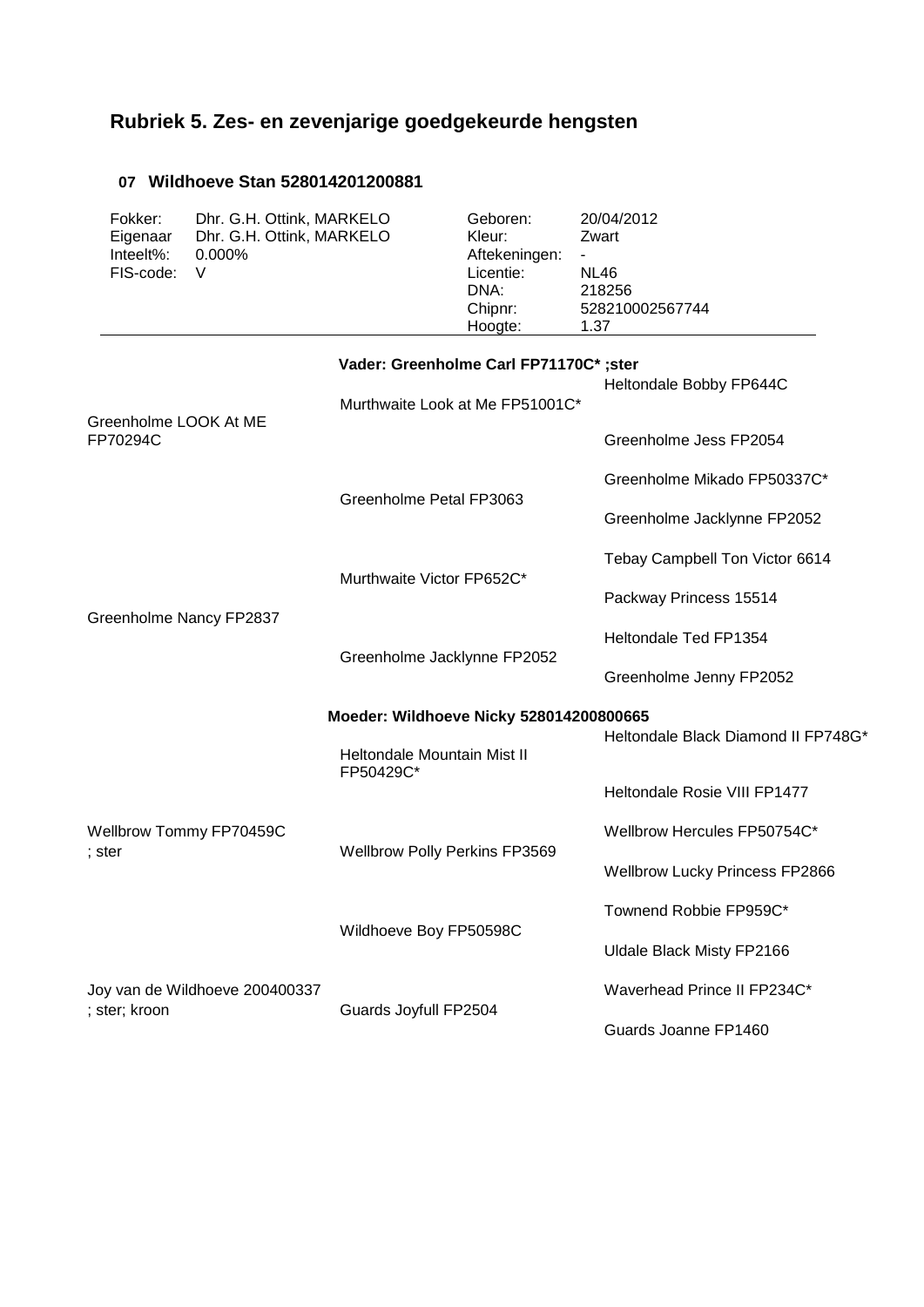## **08 Wildhoeve Sunny Boy 528014201200883**

| Fokker:<br>Eigenaar<br>Inteelt%:<br>FIS-code: | Dhr. G.H. Ottink, MARKELO<br>Dhr. G.H. Ottink, MARKELO<br>0.000%<br>V |                                                                                   | Geboren:<br>Kleur:<br>Aftekeningen:<br>Licentie:<br>DNA:<br>Chipnr:<br>Hoogte: | 19/04/2012<br>Zwart<br><b>NL47</b><br>P255724<br>528210002569821<br>1.37 |
|-----------------------------------------------|-----------------------------------------------------------------------|-----------------------------------------------------------------------------------|--------------------------------------------------------------------------------|--------------------------------------------------------------------------|
|                                               |                                                                       | Vader: Wildhoeve Napoleon 528014200800706 ; ster<br>Heltondale Stroller FP50831C* |                                                                                | Tebay Campbell Ton Victor 6614                                           |
| Klompjes Ivanhoe<br>528014200400393<br>:ster  |                                                                       |                                                                                   |                                                                                | Heltondale May Dew 16702                                                 |
|                                               |                                                                       |                                                                                   |                                                                                | Drybarrows Handy Lad FP50047C*                                           |
|                                               |                                                                       | Drybarrows Molly FP3154*                                                          |                                                                                | Drybarrows Gypsy Lady FP1543                                             |
|                                               |                                                                       |                                                                                   |                                                                                | Heltondale Bellman V FP50289C*                                           |
|                                               |                                                                       | Castle Hill Bellman FP51137C                                                      |                                                                                | Heltondale Princess IV FP2372                                            |
| Townend Skye II FP4279                        |                                                                       |                                                                                   |                                                                                | Heltondale Josh 17784                                                    |
|                                               |                                                                       | <b>Townend Secret FP2807</b>                                                      |                                                                                | Lunesdale Sandra FP1543                                                  |
|                                               |                                                                       | Moeder: Uldale Black Misty FP2166; ster; kroon; pref                              |                                                                                | Mountain Flash II 4745                                                   |
|                                               |                                                                       | Lunesdale Jerry 6841                                                              |                                                                                | Sleddale Dainty III 12710                                                |
| Townend Henry FP44C*                          |                                                                       |                                                                                   |                                                                                | Heltondale Sonny Boy 4473                                                |
|                                               |                                                                       | Adamthwaite Sandra II 17781                                                       |                                                                                | Adamthwaite Sandra 12944                                                 |
|                                               |                                                                       |                                                                                   |                                                                                | Mountain Flash II 4745                                                   |
|                                               |                                                                       | Lunesdale Lucky Jim 6525*                                                         |                                                                                | Lunesdale Heather 16308                                                  |
| Townend Magic II 17592                        |                                                                       |                                                                                   |                                                                                | Townend Prince 5118                                                      |
|                                               |                                                                       | Townend Dally 14999                                                               |                                                                                | Dally 13396                                                              |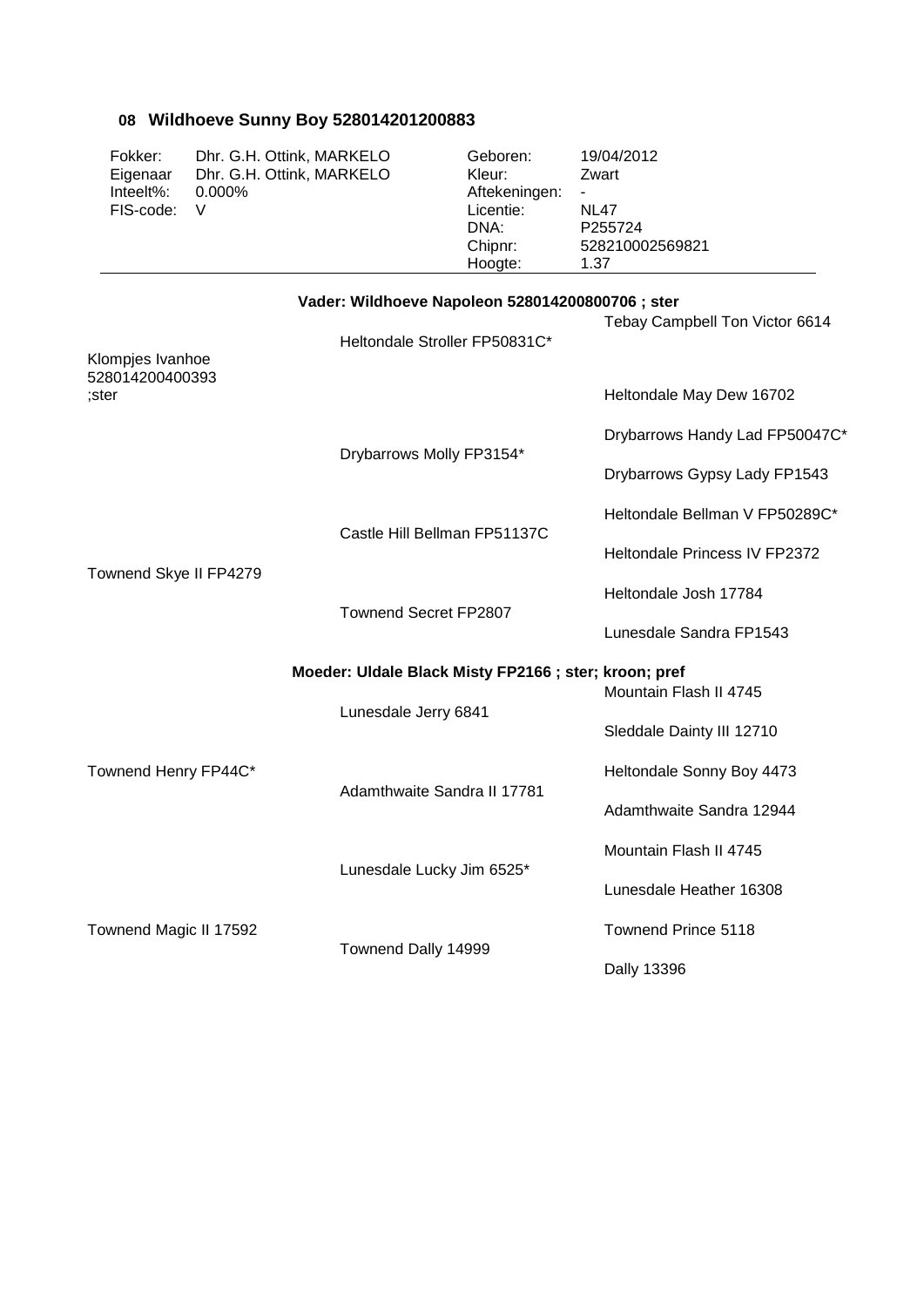# **Rubriek 6. Acht- en negenjarige goedgekeurde hengsten**

#### **09 Oriënt 528014200900727**

| Fokker:             | Mw. A. Agelink, ZEDDAM                           | Geboren:               | 03/05/2009      |
|---------------------|--------------------------------------------------|------------------------|-----------------|
| Eigenaar            | Maa L. Kaak en L. Kaak, 'S-<br><b>HEERENBERG</b> | Kleur:                 | Zwart           |
| Inteelt%: $0.781\%$ |                                                  | Aftekeningen: Kolletje |                 |
| FIS-code: D         |                                                  | Licentie:              | <b>NL-43</b>    |
|                     |                                                  | DNA:                   | 238720          |
|                     |                                                  | Chipnr:                | 528210002361124 |
|                     |                                                  | Hoogte:                | 1.31            |

| Vader: Josh v.d. Oldematen 528014200400359 ; ster |                                      |                                 |  |  |  |
|---------------------------------------------------|--------------------------------------|---------------------------------|--|--|--|
|                                                   | Lownthwaite Gary FP825C*             | Heltondale Duke IV FP227C*      |  |  |  |
| Waverhead Flash FP51091C<br>:ster                 |                                      | Lownthwaite Current 17954*      |  |  |  |
|                                                   | Barbondale Petal 18113               | Waverhead Model 5378*           |  |  |  |
|                                                   |                                      | Waverhead Jewel 14890           |  |  |  |
|                                                   | Heltondale Major II FP50537C         | Heltondale Rover IV FP480C      |  |  |  |
| Drybarrows Swell FP3679                           |                                      | Tebay Carkavan FP1746           |  |  |  |
| ; ster; kroon                                     | Drybarrows Rose FP1890               | Heltondale Rover IV 18122       |  |  |  |
|                                                   |                                      | Heltondale White Heather 14890  |  |  |  |
|                                                   | Moeder: Hiske 528014200300298 ; ster | Lownthwaite Stardust 5965       |  |  |  |
|                                                   | Tebay Campbell Ton Victor 6614       | Tebay Brandy 15877              |  |  |  |
| Heltondale Stroller FP50831C*<br>; ster           | Heltondale May Dew 16702             | Heltondale Heather Lad 5493     |  |  |  |
|                                                   |                                      | Heltondale Bonny Lass III 14546 |  |  |  |
|                                                   | Ferrymount Timothy FP431*            | Waverhead Model 5378*           |  |  |  |
|                                                   |                                      | Gibside Polly 17251             |  |  |  |
| Inglegarth Rhapsody FP2334*<br>; ster; kroon      | Stennerskeugh Rosamund FP1882        | <b>Townend Briar FP141C</b>     |  |  |  |
|                                                   |                                      | Adamthwaite Amanda FP1288       |  |  |  |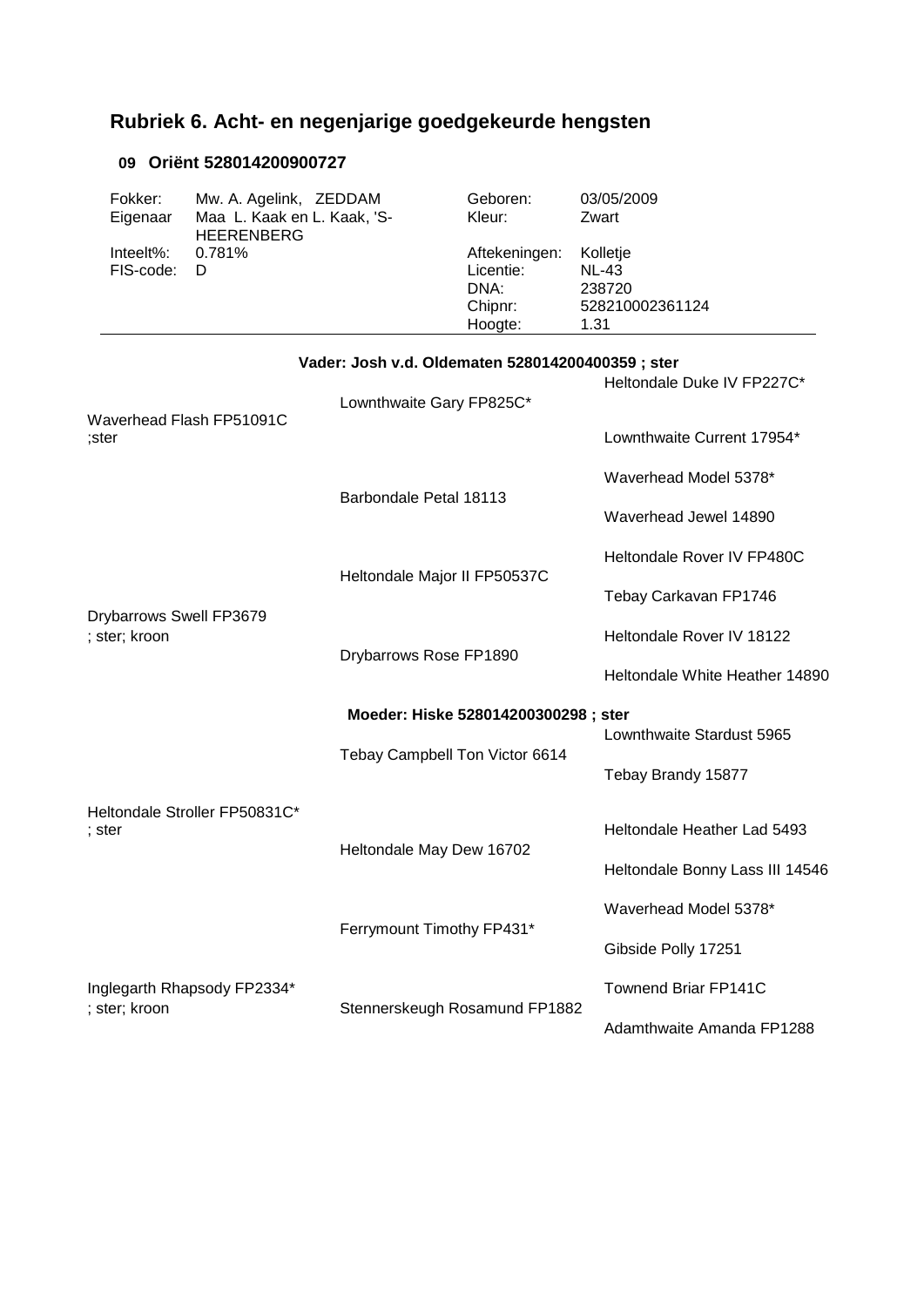#### **10 Odin v.h. Westerkwartier 528014200900766**

| Fokker:     | Dhr. H.H. Postma, MARUM       | Geboren:      | 31/05/2009                   |
|-------------|-------------------------------|---------------|------------------------------|
| Eigenaar    | Mw. J.C. Postma-Gorter, MARUM | Kleur:        | Zwart                        |
| Inteelt%:   | $0.000\%$                     | Aftekeningen: | Enkele witte haren voorhoofd |
| FIS-code: D |                               | Licentie:     | <b>NL-32</b>                 |
|             |                               | DNA:          | 211835                       |
|             |                               | Chipnr:       | 528210002556315              |
|             |                               | Hoogte:       | 1.37                         |
|             |                               |               |                              |

|                                | Vader: Sleddale Eddie FP50762C*; pref; prestatie | Lownthwaite Stardust 5965           |
|--------------------------------|--------------------------------------------------|-------------------------------------|
| Murthwaite Victor FP652C*      | Tebay Campbell Ton Victor 6614                   | Tebay Brandy 15877                  |
|                                |                                                  | Charlie Drake 5254                  |
|                                | Packway Princess 15514                           | Packway Kitty 12420                 |
|                                | Lunesdale Jerry 6841                             | Mountain Flash II 4745              |
| Sleddale Lib FP1003            |                                                  | Sleddale Dainty III 12710           |
|                                | Sleddale Rose X 16313*                           | Sleddale King of the Fell 14631     |
|                                |                                                  | Sleddale Rose VII 12420             |
|                                | Moeder: Flora 528014200100137; pref              |                                     |
|                                | Heltondale Josh FP587C*                          | Heltondale Black Prince III FP188C* |
|                                |                                                  | Heltondale Polly V 18067            |
| Townend Jonty FP958C*          | Townend Dally III 17588                          | Lunesdale Lucky Jim 6525*           |
|                                |                                                  | Dally 13396                         |
|                                | Gibside Bobby Dazzler FP893G*                    | Gibside Danny Boy 6458              |
|                                |                                                  | Waverhead Dawn 16551                |
| <b>Niekerks Swallow FP2921</b> | Waverhead Bess FP2093*                           | Heltondale Duke IV FP227C*          |
|                                |                                                  | Lownthwaite Apple Blossom FP1103    |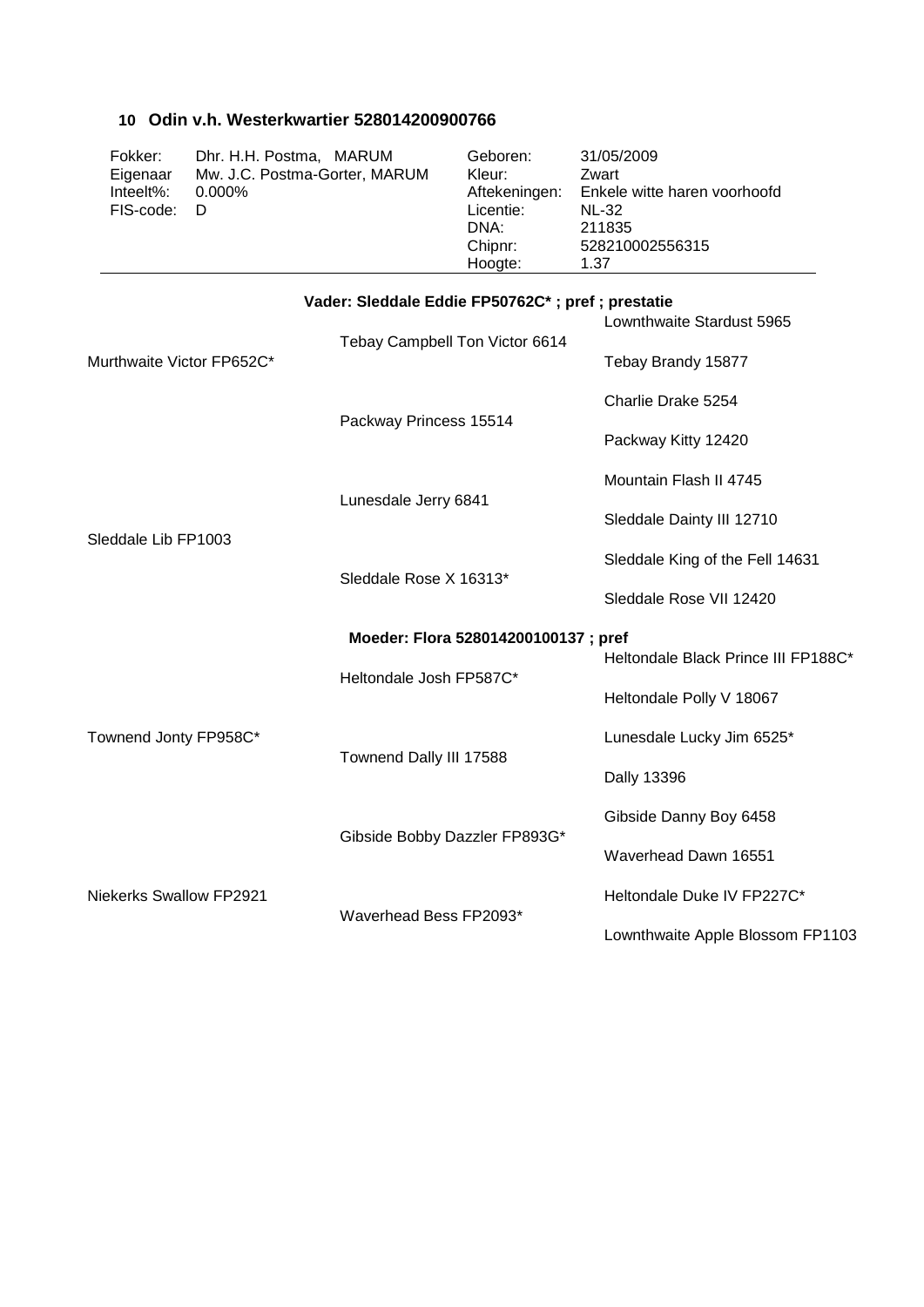| Fokker:<br>Eigenaar<br>Inteelt%:<br>FIS-code:    | Dhr. K. Pijkeren, IJSSELMUIDEN<br>Mw. L. Tiben, DE GOORN<br>0.000%<br>V |                                                                     | Geboren:<br>Kleur:<br>Aftekeningen:<br>Licentie:<br>DNA:<br>Chipnr:<br>Hoogte: | 10/05/2010<br>Zwart<br><b>NL-37</b><br>225520<br>528210002359551<br>1.40 |
|--------------------------------------------------|-------------------------------------------------------------------------|---------------------------------------------------------------------|--------------------------------------------------------------------------------|--------------------------------------------------------------------------|
| Lownthwaite Gary FP825C*                         |                                                                         | Vader: Waverhead Flash FP51091C ;ster<br>Heltondale Duke IV FP227C* |                                                                                | Heltondale Hero 6908<br>Heltondale Blooming Heather VII 18062            |
|                                                  |                                                                         | Lownthwaite Current 17954*                                          |                                                                                | Packway Rowan 6254<br>Lownthwaite Sultana 15145                          |
| Barbondale Petal 18113                           |                                                                         | Waverhead Model 5378*                                               |                                                                                | Waverhead Rambler 4101<br>Townend Polly VIII 12129                       |
|                                                  |                                                                         | Waverhead Jewel 14890                                               |                                                                                | Heltondale Black Jock 12829<br>Waverhead Polly 15145                     |
| Moeder: Heltondale Jewel VI FP2696*; ster; kroon |                                                                         |                                                                     |                                                                                |                                                                          |
|                                                  |                                                                         | Lownthwaite Stardust 5965                                           |                                                                                | Townend Prince 5118<br>Lownthwaite Starlight 13412                       |
|                                                  | Tebay Campbell Ton Victor 6614                                          |                                                                     |                                                                                | Heltondale Lucky Boy 5851                                                |
|                                                  |                                                                         | Tebay Brandy 15877                                                  |                                                                                | Tebay Queeny (B) 15036                                                   |
|                                                  |                                                                         |                                                                     |                                                                                | Hardendale Raven 7055                                                    |
|                                                  |                                                                         | Heltondale Black Prince III FP188C*                                 |                                                                                | Heltondale Beauty III 13925                                              |
| Heltondale Jewel III FP1639                      |                                                                         |                                                                     |                                                                                | Heltondale Heather Lad 5493                                              |
| ; pref                                           |                                                                         | Heltondale Jewel 18060                                              |                                                                                | Stouphill Jewel 13271                                                    |

 **11 Prins van de Olde Maten 528014201000801**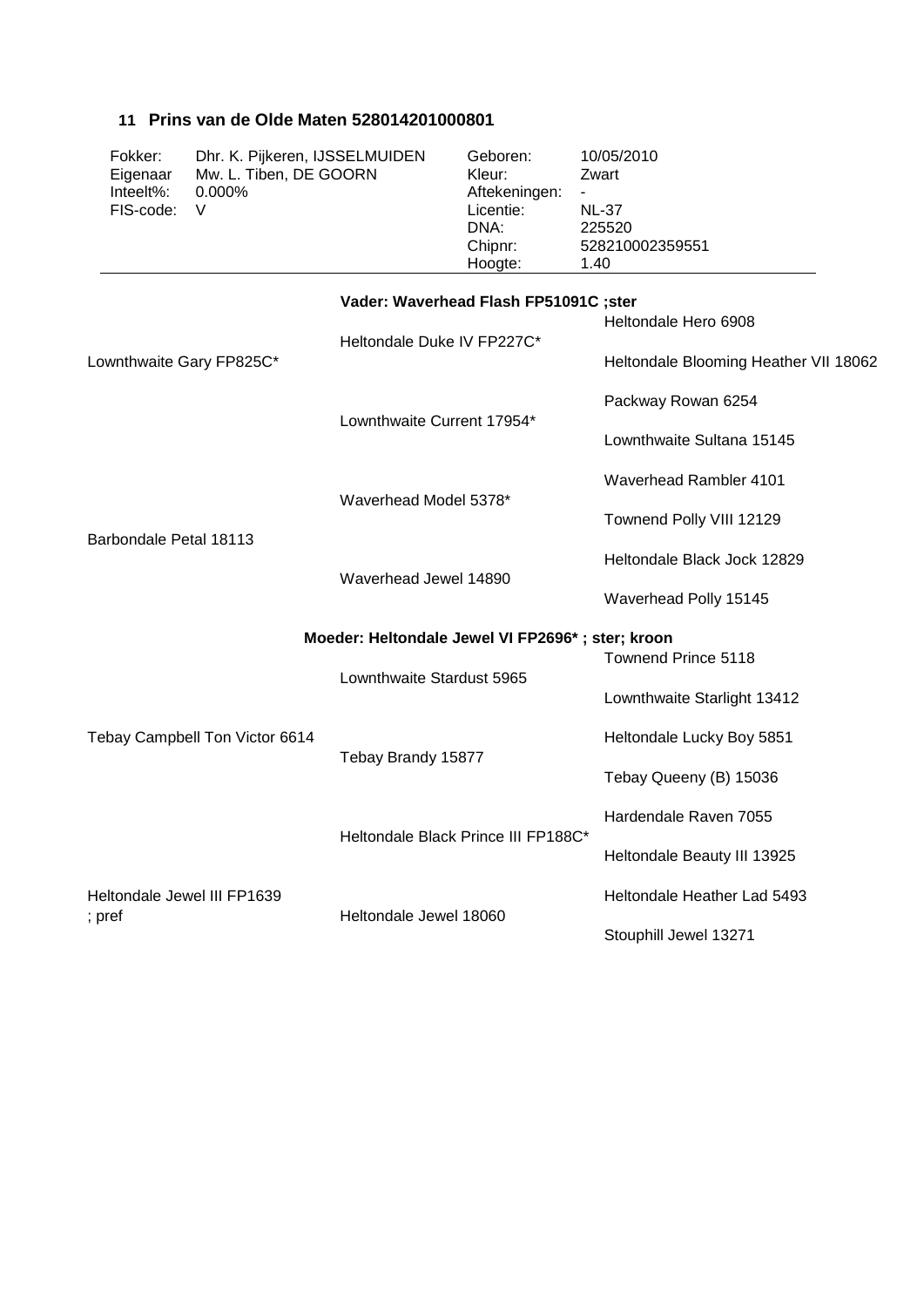#### **12 Peie van het Westerkwartier 528014201000814**

| Fokker:     | Dhr. H.H. Postma, MARUM | Geboren:      | 18/05/2010      |
|-------------|-------------------------|---------------|-----------------|
| Eigenaar    | Dhr. H.H. Postma, MARUM | Kleur:        | Zwart           |
| Inteelt%:   | 0.781%                  | Aftekeningen: | $\blacksquare$  |
| FIS-code: V |                         | Licentie:     | <b>NL-36</b>    |
|             |                         | DNA:          | 194509          |
|             |                         | Chipnr:       | 528210000825299 |
|             |                         | Hoogte:       | 1.37            |
|             |                         |               |                 |

#### **Vader: Townend Ruskin FP70801C**

|                                |                                     | Lunesdale Charles FP19C               |  |
|--------------------------------|-------------------------------------|---------------------------------------|--|
| Heltondale Bonzo Boy FP50115   | Heltondale Rover IV FP480C          | Heltondale Blooming Heather VII 18062 |  |
|                                |                                     | Heltondale Black Prince III FP188C*   |  |
|                                | Heltondale May Dew VII FP1551       | Heltondale May Dew 16702              |  |
|                                |                                     | Heltondale Lucky Lad II FP74C*        |  |
| Townend Erin FP3284            | Drybarrows Jeff FP50048C*           | Drybarrows Bonnie FP1645              |  |
|                                |                                     | Lunesdale Jerry FP1172                |  |
|                                | Townend Candy IV FP2421             | Bleaberry Candy 16702                 |  |
|                                | Moeder: Flora 528014200100137; pref |                                       |  |
|                                |                                     | Heltondale Black Prince III FP188C*   |  |
|                                | Heltondale Josh FP587C*             | Heltondale Polly V 18067              |  |
| Townend Jonty FP958C*          | Townend Dally III 17588             | Lunesdale Lucky Jim 6525*             |  |
|                                |                                     | Dally 13396                           |  |
|                                | Gibside Bobby Dazzler FP893G*       | Gibside Danny Boy 6458                |  |
|                                |                                     | Waverhead Dawn 16551                  |  |
| <b>Niekerks Swallow FP2921</b> | Waverhead Bess FP2093*              | Heltondale Duke IV FP227C*            |  |
|                                |                                     | Lownthwaite Apple Blossom FP1103      |  |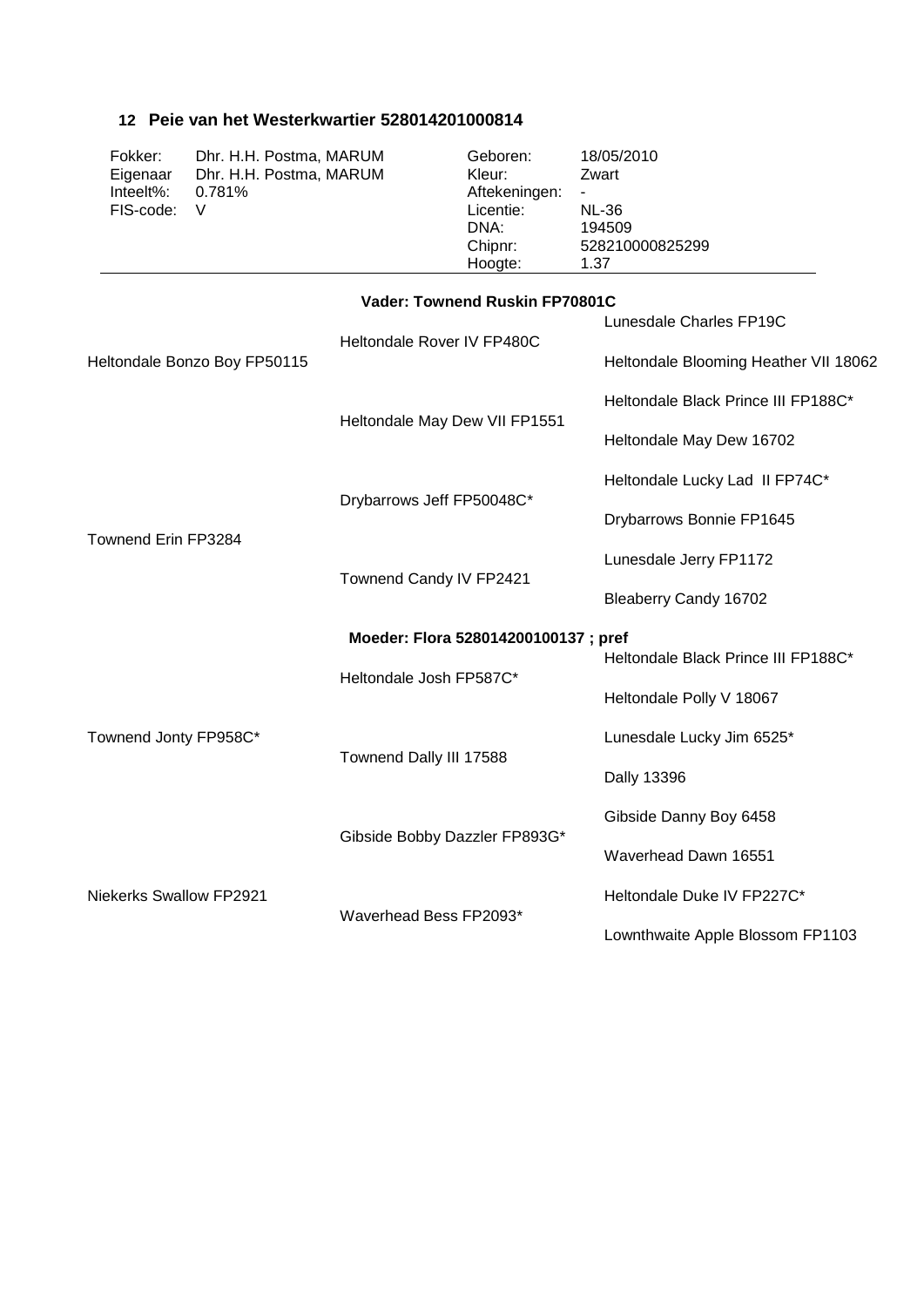# **Rubriek 7. Tienjarige en oudere goedgekeurde hengsten**

### **13 Loyd van de Bosrand 528014200600532**

|                            | Fokker:                | Dhr. J.T.H.M. Schrijen,<br><b>STEVENSBEEK</b> |                                          | Geboren:                                                 | 31/05/2006                                                     |
|----------------------------|------------------------|-----------------------------------------------|------------------------------------------|----------------------------------------------------------|----------------------------------------------------------------|
|                            | Eigenaar               | Dhr. J.T.H.M. Schrijen,                       |                                          | Kleur:                                                   | Zwart                                                          |
|                            | Inteelt%:<br>FIS-code: | <b>STEVENSBEEK</b><br>0.781%<br>V             |                                          | Aftekeningen:<br>Licentie:<br>DNA:<br>Chipnr:<br>Hoogte: | Kolletje<br><b>NL-027</b><br>194203<br>528210000726755<br>1.34 |
|                            |                        |                                               |                                          | Vader: Lunesdale Beckham FP51312                         |                                                                |
|                            |                        |                                               | Ferrymount Timothy FP431*                |                                                          | Waverhead Model 5378*                                          |
|                            |                        | Rylstone Black Knight FP50148*                |                                          |                                                          | Gibside Polly 17251                                            |
|                            |                        |                                               |                                          | Stennerskeugh Mandy FP1361*                              | Sleddale King of the Fell 5902                                 |
|                            |                        |                                               |                                          |                                                          | Bowderdale Violet 13562                                        |
| Lunesdale Rebecca FP2026   |                        |                                               |                                          | Lunesdale Jerry 6841                                     |                                                                |
|                            |                        |                                               | Lunesdale Henry 6932                     |                                                          | Adamthwaite Sandra II 17781                                    |
|                            |                        |                                               | Lunesdale Jerry 17780                    |                                                          |                                                                |
|                            |                        | Lunesdale White Rose FP1871                   |                                          | Adamthwaite Dawn 13562                                   |                                                                |
|                            |                        |                                               | Moeder: Lownthwaite Vanda FP2531         |                                                          |                                                                |
|                            |                        |                                               | Heltondale Hero 6908                     |                                                          | Heltondale Heather Lad 5493                                    |
|                            |                        |                                               |                                          |                                                          | Heltondale Rosie III 13938                                     |
| Heltondale Duke IV FP227C* |                        |                                               | Heltondale Blooming Heather VII<br>18062 |                                                          | Waverhead Model 5378*                                          |
|                            |                        |                                               |                                          |                                                          | Heltondale Blooming Heather 14545                              |
|                            |                        |                                               |                                          |                                                          | Greenholme Geoff 6747                                          |
|                            |                        | Townend Samuel FP140C*                        |                                          | Lunesdale Sandra 17784                                   |                                                                |
|                            |                        | Lownthwaite Vanessa FP1822                    |                                          |                                                          | Townend Prince 5118                                            |
|                            |                        | Lownthwaite Vanity Fair 15146                 |                                          | Lownthwaite Linda II 11930                               |                                                                |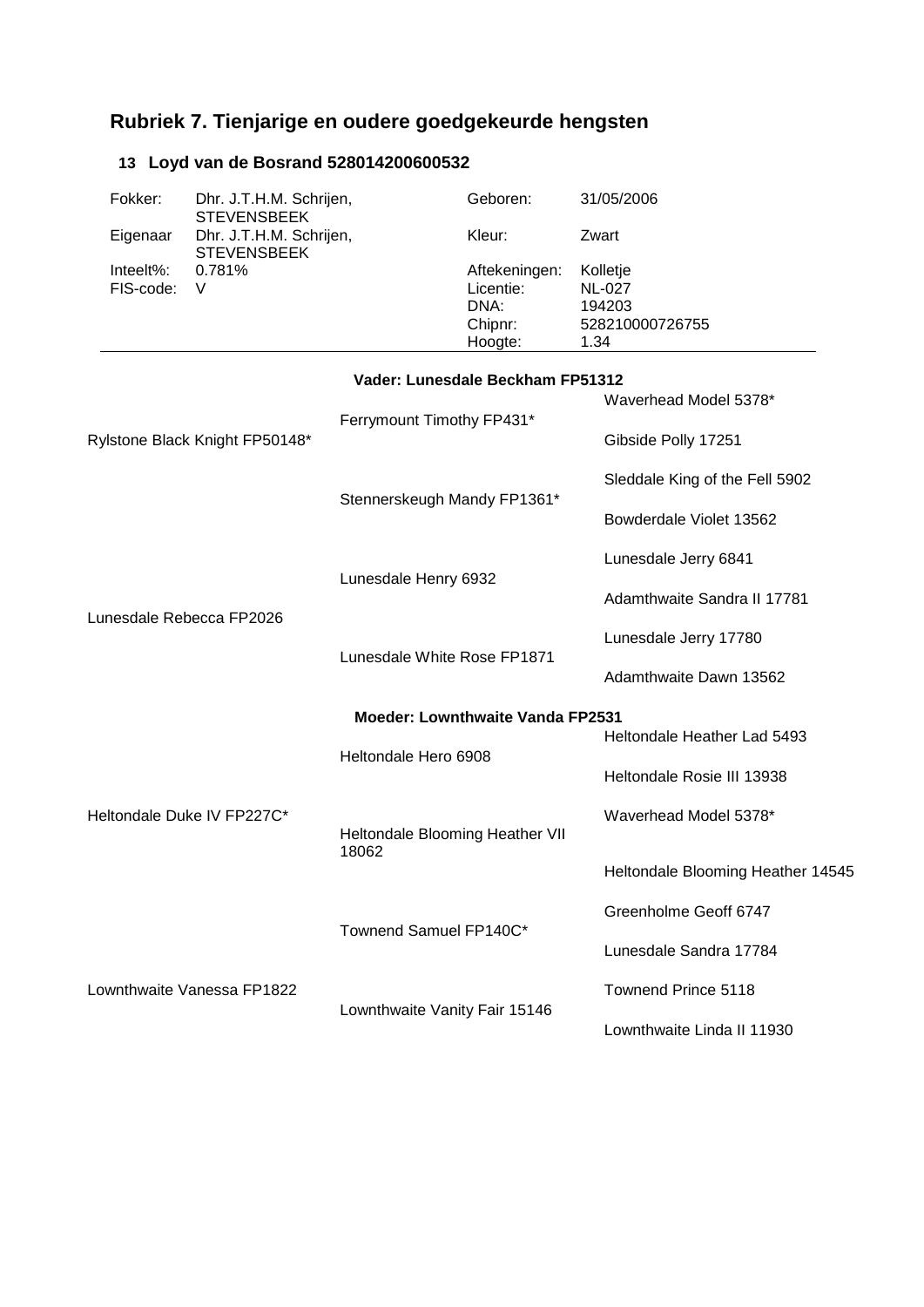#### **14 Macho 528014200700600**

| Fokker:             | Mw. A. Agelink, ZEDDAM                   | Geboren:      | 15/05/2007      |
|---------------------|------------------------------------------|---------------|-----------------|
| Eigenaar            | Maa L. Kaak en L. Kaak,<br>'S-HEERENBERG | Kleur:        | Zwart           |
| Inteelt%: $1.563\%$ |                                          | Aftekeningen: | Kolletje        |
| FIS-code: D         |                                          | Licentie:     | <b>NL-42</b>    |
|                     |                                          | DNA:          | 238721          |
|                     |                                          | Chipnr:       | 528210000712416 |
|                     |                                          | Hoogte:       | 1.31            |

|                              | Vader: Waverhead Flash FP51091C ;ster | Heltondale Hero 6908                  |
|------------------------------|---------------------------------------|---------------------------------------|
| Lownthwaite Gary FP825C*     | Heltondale Duke IV FP227C*            | Heltondale Blooming Heather VII 18062 |
|                              | Lownthwaite Current 17954*            | Packway Rowan 6254                    |
|                              |                                       | Lownthwaite Sultana 15145             |
|                              | Waverhead Model 5378*                 | Waverhead Rambler 4101                |
|                              |                                       | Townend Polly VIII 12129              |
| Barbondale Petal 18113       | Waverhead Jewel 14890                 | Heltondale Black Jock 12829           |
|                              |                                       | Waverhead Polly 15145                 |
|                              | <b>Moeder: Ferlin 200100138</b>       |                                       |
|                              | Tebay Campbell Ton Victor 6614        | Lownthwaite Stardust 5965             |
|                              |                                       | Tebay Brandy 15877                    |
| Heltondale Ben III FP50654C* | Heltondale May Dew 16702              | Heltondale Heather Lad 5493           |
|                              |                                       | Heltondale Bonny Lass III 14546       |
|                              | Ferrymount Timothy FP431*             | Waverhead Model 5378*                 |
|                              |                                       | Gibside Polly 17251                   |
| Inglegarth Rhapsody FP2334*  |                                       | <b>Townend Briar FP141C</b>           |
| ; ster; kroon                | Stennerskeugh Rosamund FP1882         | Adamthwaite Amanda FP1288             |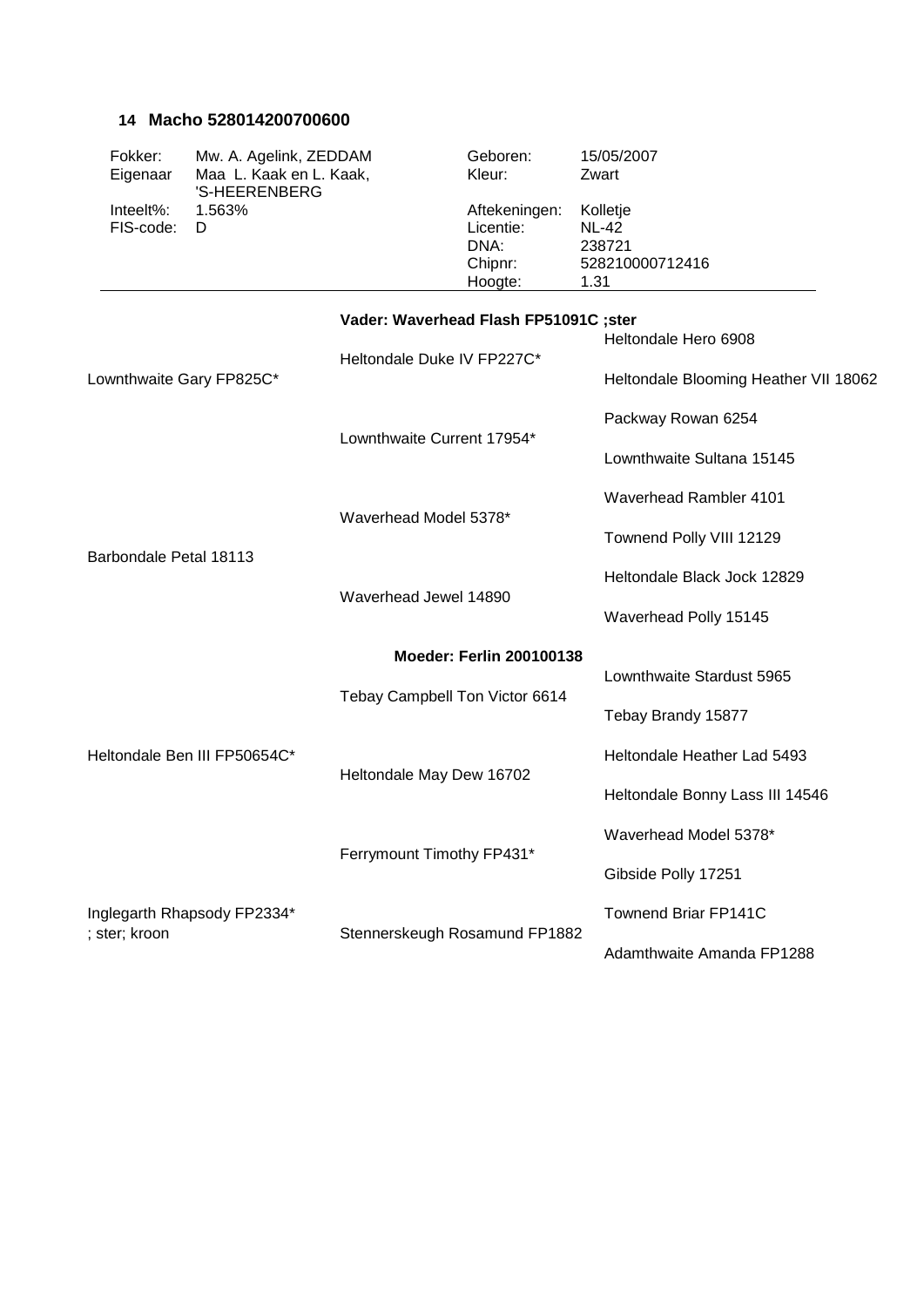### **15 Wildhoeve Napoleon 528014200800706**

| Fokker:   | Dhr. G.H. Ottink, MARKELO                      | Geboren:      | 16/07/2008               |
|-----------|------------------------------------------------|---------------|--------------------------|
| Eigenaar  | Fr F. Krämer, DUISBURG                         | Kleur:        | Zwart                    |
| Inteelt%: | 2.344%                                         | Aftekeningen: |                          |
| FIS-code: | D                                              | Licentie:     | <b>NL-30</b>             |
|           |                                                | DNA:          | 197062-801               |
|           |                                                | Chipnr:       | 528210000720049          |
|           |                                                | Hoogte:       | 1.34                     |
|           |                                                |               |                          |
|           | Vader: Klompjes Ivanhoe 528014200400393 ; ster |               |                          |
|           |                                                |               | ownthwaite Stardust 5965 |

|                                           | Tebay Campbell Ton Victor 6614        | LUWIIIIIWAIIE JIAIUUSI JYUJ         |
|-------------------------------------------|---------------------------------------|-------------------------------------|
| Heltondale Stroller FP50831C*<br>:ster    |                                       | Tebay Brandy 15877                  |
|                                           |                                       | Heltondale Heather Lad 5493         |
|                                           | Heltondale May Dew 16702              | Heltondale Bonny Lass III 14546     |
|                                           |                                       | Heltondale Lucky Lad II FP74C*      |
|                                           | Drybarrows Handy Lad FP50047C*        | Drybarrows White Heather FP1297     |
| Drybarrows Molly FP3154*<br>; ster; kroon |                                       | Heltondale Black Prince III 18120   |
|                                           | Drybarrows Gypsy Lady FP1543          | Heltondale Gypsy Gueen 14546        |
|                                           | <b>Moeder: Townend Skye II FP4279</b> |                                     |
|                                           | Heltondale Bellman V FP50289C*        | Tebay Campbell Ton Victor 6614      |
|                                           |                                       | Adamthwaite Bell Heather FP1008     |
| Castle Hill Bellman FP51137C              | Heltondale Princess IV FP2372         | Heltondale Rover IV FP480C          |
|                                           |                                       | Heltondale Princess FP1731*         |
|                                           | Heltondale Josh FP587C*               | Heltondale Black Prince III FP188C* |
|                                           |                                       | Heltondale Polly V 18067            |
| Townend Secret FP2807                     |                                       | Lunesdale Jerry 6841                |
|                                           | Lunesdale Sandra 17784                | Adamthwaite Sandra II 17781         |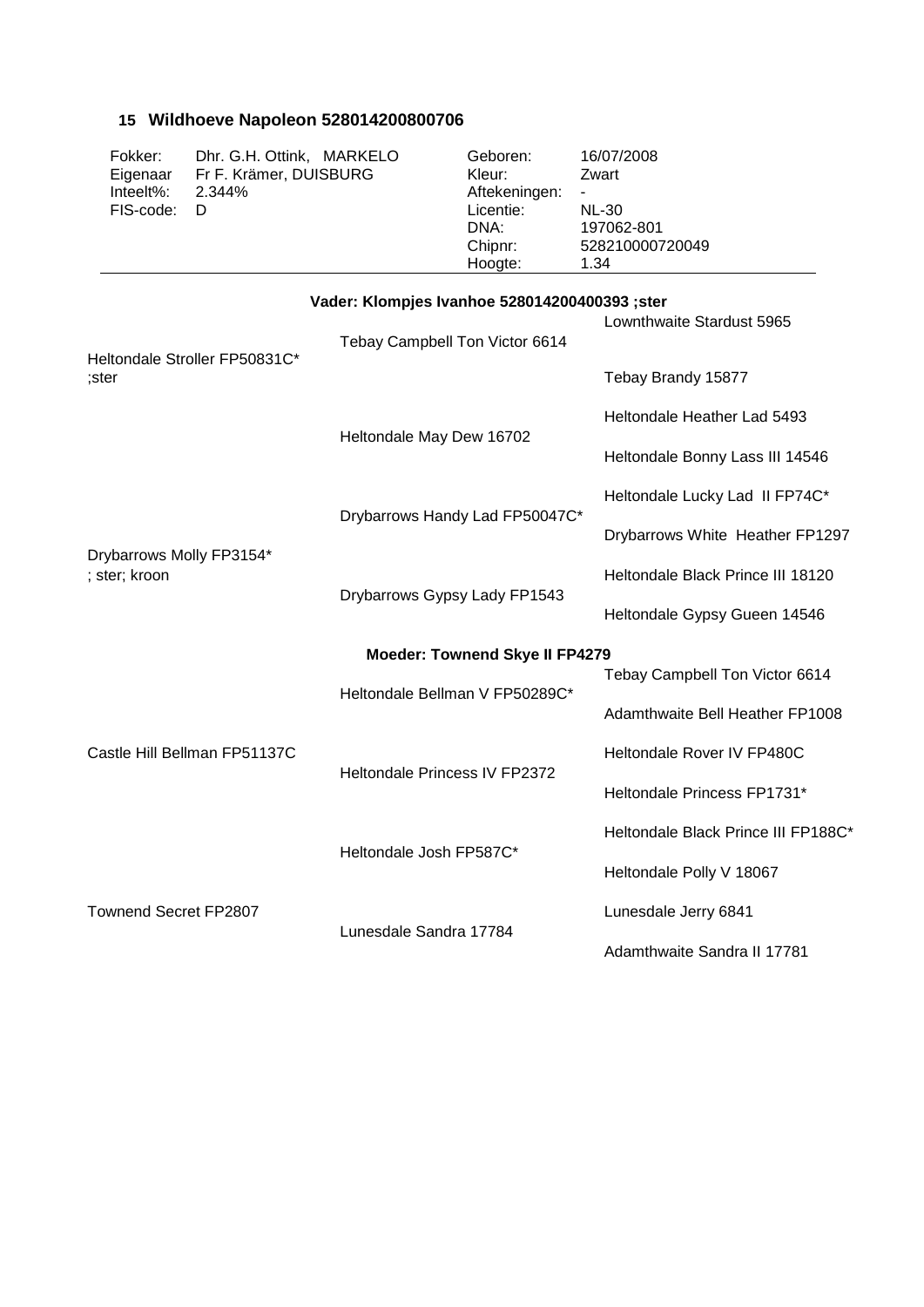#### **16 Greenholme Carlos FP71186C**

| Fokker:<br>Eigenaar           | W.S. Potter, PENRITH, CUMBRIA<br>Mw. S. Eerkens- de Bekker,<br>LEDEACKER | Geboren:<br>Kleur:                                       | 13/05/2008<br><b>Bruin</b>                                                     |
|-------------------------------|--------------------------------------------------------------------------|----------------------------------------------------------|--------------------------------------------------------------------------------|
| $Interlet\%$ :<br>FIS-code: V | $0.000\%$                                                                | Aftekeningen:<br>Licentie:<br>DNA:<br>Chipnr:<br>Hoogte: | $\overline{\phantom{a}}$<br><b>NL-48</b><br>P782433<br>968000005124401<br>1.42 |

|                                     | Vader: Greenholme Little John FP70023G* |                                  |
|-------------------------------------|-----------------------------------------|----------------------------------|
|                                     | Heltondale Bobby FP644C                 | Tebay Campbell Ton Victor 6614   |
| Murthwaite Black Bobby<br>FP50558C* |                                         | <b>Baronshill Duchess FP1505</b> |
|                                     |                                         | Tebay Campbell Ton Victor 6614   |
|                                     | Tebay Blackbird FP2051                  | Tebay Bruni 16815                |
|                                     | Greenholme Mikado FP50337C*             | Murthwaite Victor FP652C*        |
| Greenholme Petal FP3063             |                                         | Greenholme Jewel FP1857          |
|                                     |                                         | Heltondale Ted FP1354            |
|                                     | Greenholme Jacklynne FP2052             | Greenholme Jenny 16815           |
|                                     | Moeder: Sleddale Megan FP3552           |                                  |
|                                     | Heltondale Black Prince III FP188C*     | Hardendale Raven 7055            |
|                                     |                                         | Heltondale Beauty III 13925      |
| Drybarrows Rusty FP606C             | Drybarrows Purple Heather FP1298        | Twislehope Rupert 6883           |
|                                     |                                         | Heltondale Purple Heather 18121  |
|                                     | Sleddale King of the Fell 5902          | Heltondale Sonny Boy 4473        |
|                                     |                                         | Sleddale Dainty V 13164          |
| Sleddale Beauty XXII 16744          |                                         | Heltondale Sonny Boy 4473        |
|                                     | Sleddale Beauty XIII 14624              | Sleddale Beauty IV 10928         |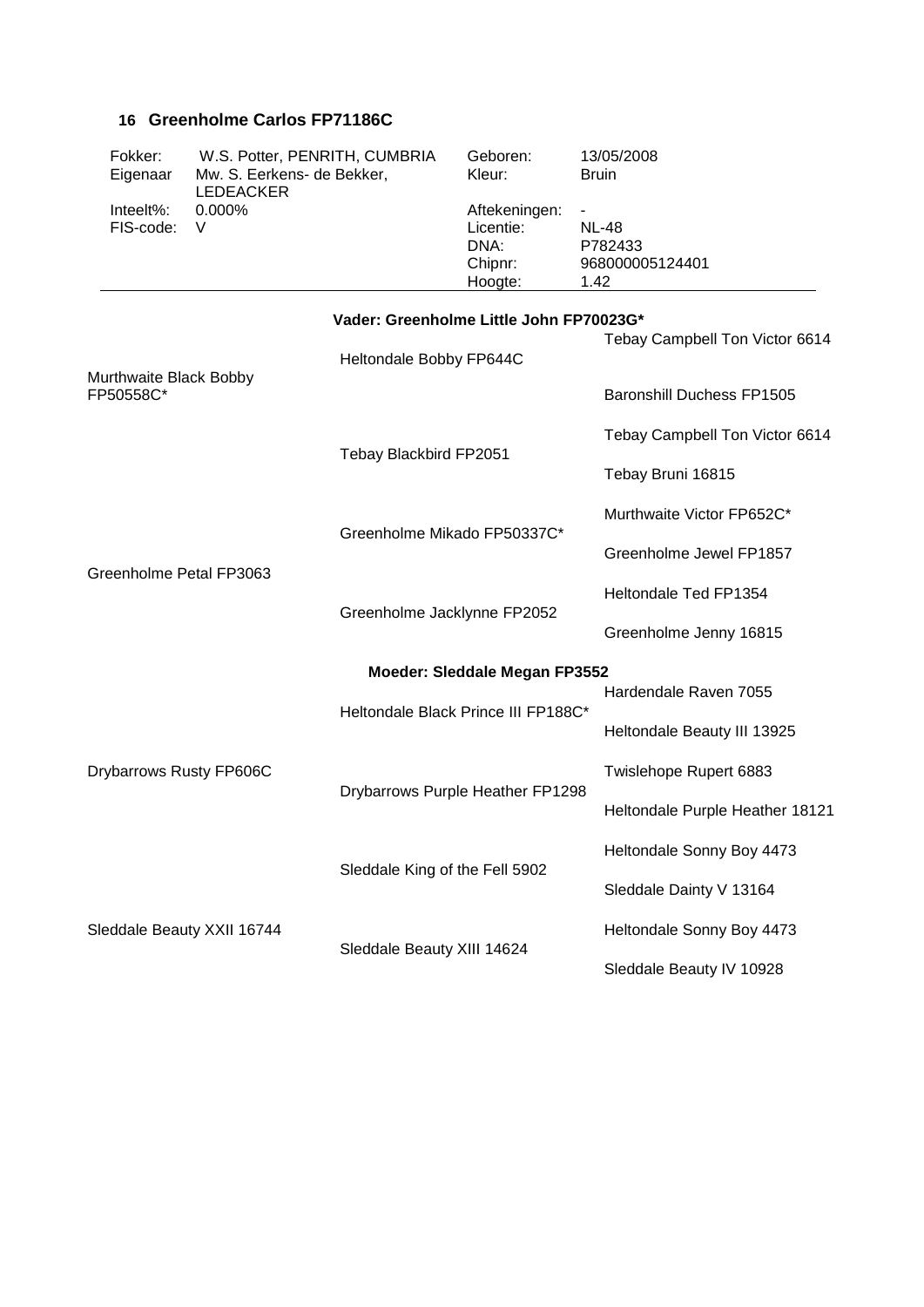# **Rubriek 8. Definitief goedgekeurde hengst**

### **17 Wellbrow Tommy FP70459C**

| Fokker:   | A Thorpe, LANCASHIRE, UK | Geboren:      | 16/05/2004      |
|-----------|--------------------------|---------------|-----------------|
| Eigenaar  | Mw. N.R. Horn, FOCHTELOO | Kleur:        | Zwart           |
| Inteelt%: | 3.907%                   | Aftekeningen: | $\sim$          |
| FIS-code: | D                        | Licentie:     | <b>NL-19</b>    |
|           |                          | DNA:          | 777856          |
|           |                          | Chipnr:       | 985100010282923 |
|           |                          | Hoogte:       | 1.38            |

|                                        | Vader: Heltondale Mountain Mist II FP50429C* |                                       |  |
|----------------------------------------|----------------------------------------------|---------------------------------------|--|
| Heltondale Black Diamond II<br>FP748G* | Heltondale Black Prince III FP188C*          | Hardendale Raven 7055                 |  |
|                                        |                                              | Heltondale Beauty III 13925           |  |
|                                        | Bannerdale Dainty FP1264                     | Lunesdale Jerry 6841                  |  |
|                                        |                                              | Bannerdale Dawn 17224                 |  |
| Heltondale Rosie VIII FP1477           | Lunesdale Charles FP19C                      | Lunesdale Jerry 6841                  |  |
|                                        |                                              | Lunesdale Beauty III 17842            |  |
|                                        | Heltondale Delia 18058                       | Townend Bracken III 13938             |  |
|                                        |                                              | Heltondale Rosie III 17224            |  |
|                                        | <b>Moeder: Wellbrow Polly Perkins FP3569</b> |                                       |  |
| Wellbrow Hercules FP50754C*            | Heltondale Rover IV FP480C                   | Lunesdale Charles FP19C               |  |
|                                        |                                              | Heltondale Blooming Heather VII 18062 |  |
|                                        | Heltondale Polly Perkins IV 18068            | Townend Bracken III 6020              |  |
|                                        |                                              | Heltondale Polly Perkins II 13933     |  |
|                                        |                                              | Lownthwaite Stardust 5965             |  |
| <b>Wellbrow Lucky Princess FP2866</b>  | Tebay Campbell Ton Victor 6614               | Tebay Brandy 15877                    |  |
|                                        | Drybarrows Lucky FP1646                      | Heltondale Black Prince III FP188C*   |  |
|                                        |                                              | Heltondale Eve 17766                  |  |